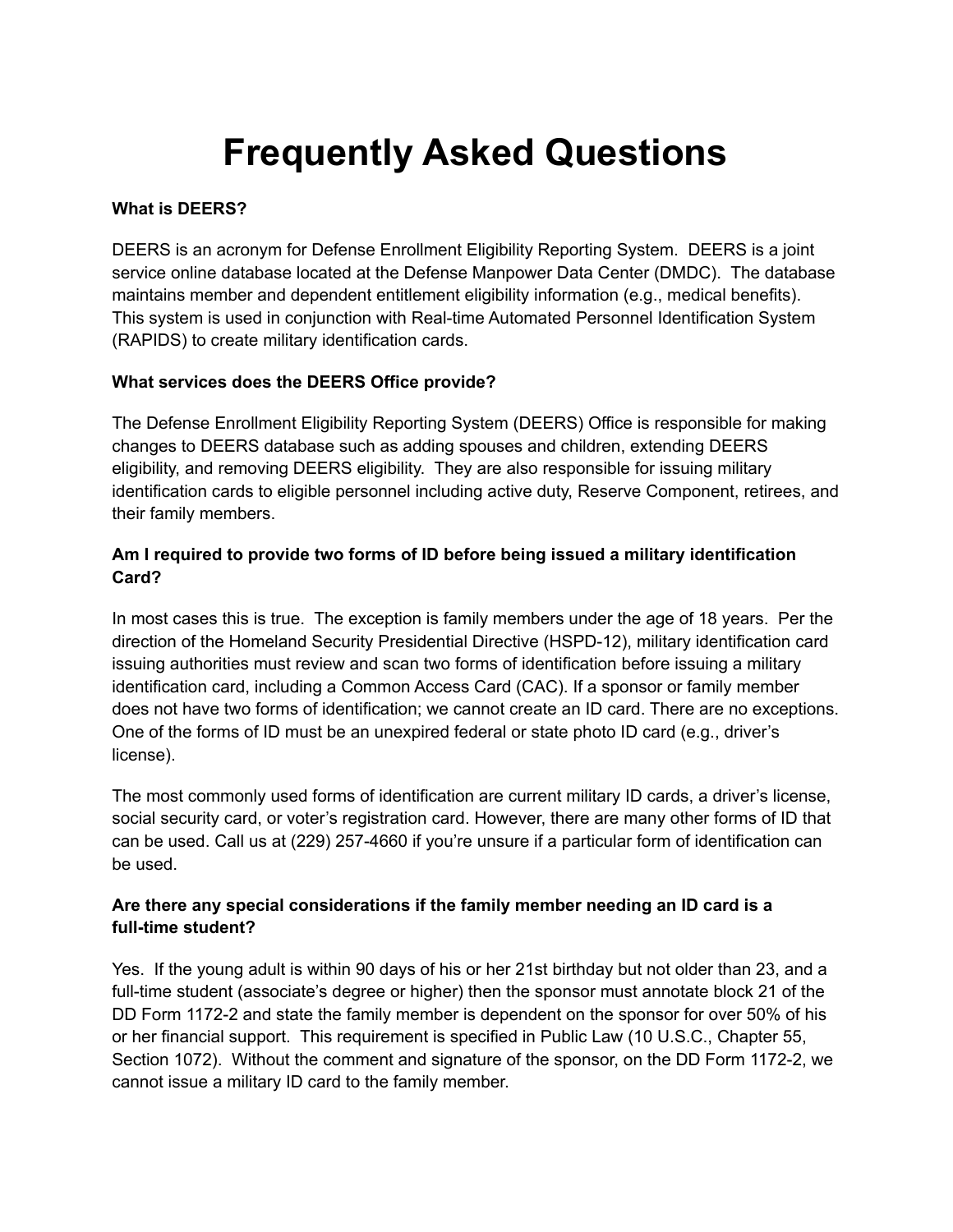## **Does my sponsor have to be present with me to get a family member's military ID card?**

No. However, your sponsor has to sign a DD Form 1172-2, which verifies your eligibility for a new ID card before a permanent military ID card can be issued.

#### **Can my sponsor complete the DD Form 1172-2 online?**

Yes. If the sponsor possesses a current Common Access Card (CAC), then the sponsor can complete the form online. Go to https://www.dmdc.osd.mil/self\_service. On this site, the sponsor can sign the DD Form 1172-2.

If the retired sponsor has a valid DoD Self-service Logon credential, called a

DS Logon, then he or she can perform many family member transactions using ID Card Office online at http://milconnect.dmdc.mil, including electronically signed the DD Form 1172-2. You can obtain a DS Logon account online at <https://myaccess.dmdc.osd.mil>

#### **I'm about to get married. What documents do I need to add my spouse to DEERS?**

- Military identification card of the sponsor
- Marriage certificate (certified original, court-certified copy, or certified photocopy with the file number (a marriage license cannot be used)
- Unexpired photo ID card (federal, state, or local government) for spouse (e.g., driver's license or passport)
- Spouse's Social Security card (maiden name may be on there not required for military spouses
- Medicare card (if applicable)

## **I'm a family member of a military member. Does my sponsor have to sign anything before I can be issued a military identification card?**

Yes. The sponsor must sign a DD Form 1172-2, Application for Identification Card DEERS Enrollment. As the title suggests, the form is used to enroll a family member into the Defense Enrollment Eligibility Reporting System (DEERS); however, it is also used as an application for a Uniformed Services Identification Card. The form is required whenever a new military identification card is produced.

Normally, the sponsor of the family member will visit a RAPIDS Site to complete the form. A Verifying Official at that site will work with the sponsor to ensure the information in DEERS is correct then print and sign the form along with the sponsor.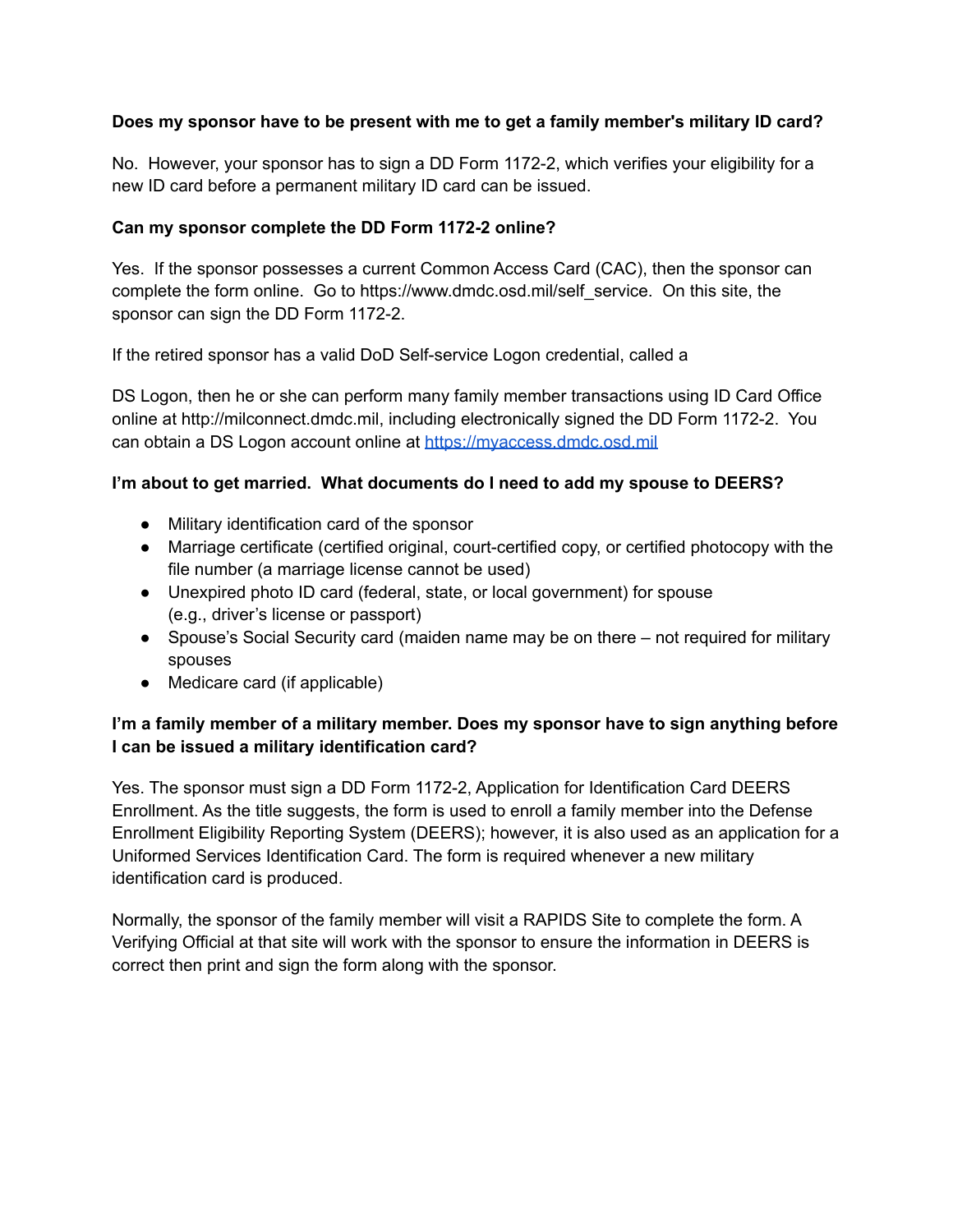#### **What are my responsibilities as a sponsor?**

The sponsor must ensure eligible dependents are provided with current ID cards and enrolled in DEERS. Failure to enroll and update eligible dependents may result in denial of routine medical care at military treatment facilities and TRICARE claim rejection.

Sponsors must also advise the nearest Uniformed Service issuing facility concerning additions or changes to dependent data that affect DEERS enrollment and eligibility within 30 days of the change (e.g., marriage, divorce, newborns, disenrollment from college, death, family member joining the military, etc.). Failure to terminate ineligible dependents can result in your being billed for medical care provided.

#### **How Can I Find the Closest DEERS/RAPIDS Location?**

Most military installations have the capability of updating DEERS and issuing military identification cards. For example, there is a DEERS/RAPIDS office at the Army Guard HQ Center (Tallahassee), 1225 Easterwood Dr, Tallahassee, FL 32311. They can be reached at (850) 245-0100.

If you have access to the internet, you can find the nearest location at the **[RAPIDS](http://www2.dmdc.osd.mil/rsl/appj/site?execution=e1s1) Site [Location](http://www2.dmdc.osd.mil/rsl/appj/site?execution=e1s1) website**

You can look up DEERS/RAPIDS sites by zip code, city, state, etc. Be sure to call them before visiting the location to validate business hours and location.

## **Can I change DEERS information online?**

Some information (e.g., address, e-mail address, work phone, or home phone numbers) can be changed online. **[Click](https://www.dmdc.osd.mil/appj/address/index.jsp) here.**

Click on "Personal Information." You'll be asked to provide your name, SSN, and date of birth before you're given permission to change DEERS information.

You cannot change dependent status online (e.g., marriage, divorce, add newborn, adoption, etc.). Verifying officials, at the DEERS/RAPIDS site, must verify dependent status (e.g., marriage certificate, divorce decree, etc.) before changes can be made to DEERS.

#### **I just got married, what information do I need to update DEERS and get my spouse an ID card?**

- Common Access Card (CAC) of the sponsor
- Marriage certificate (a marriage license cannot be used)
- Picture ID card for spouse (e.g., driver's license)
- Spouse's Social Security card
- Medicare card (if applicable)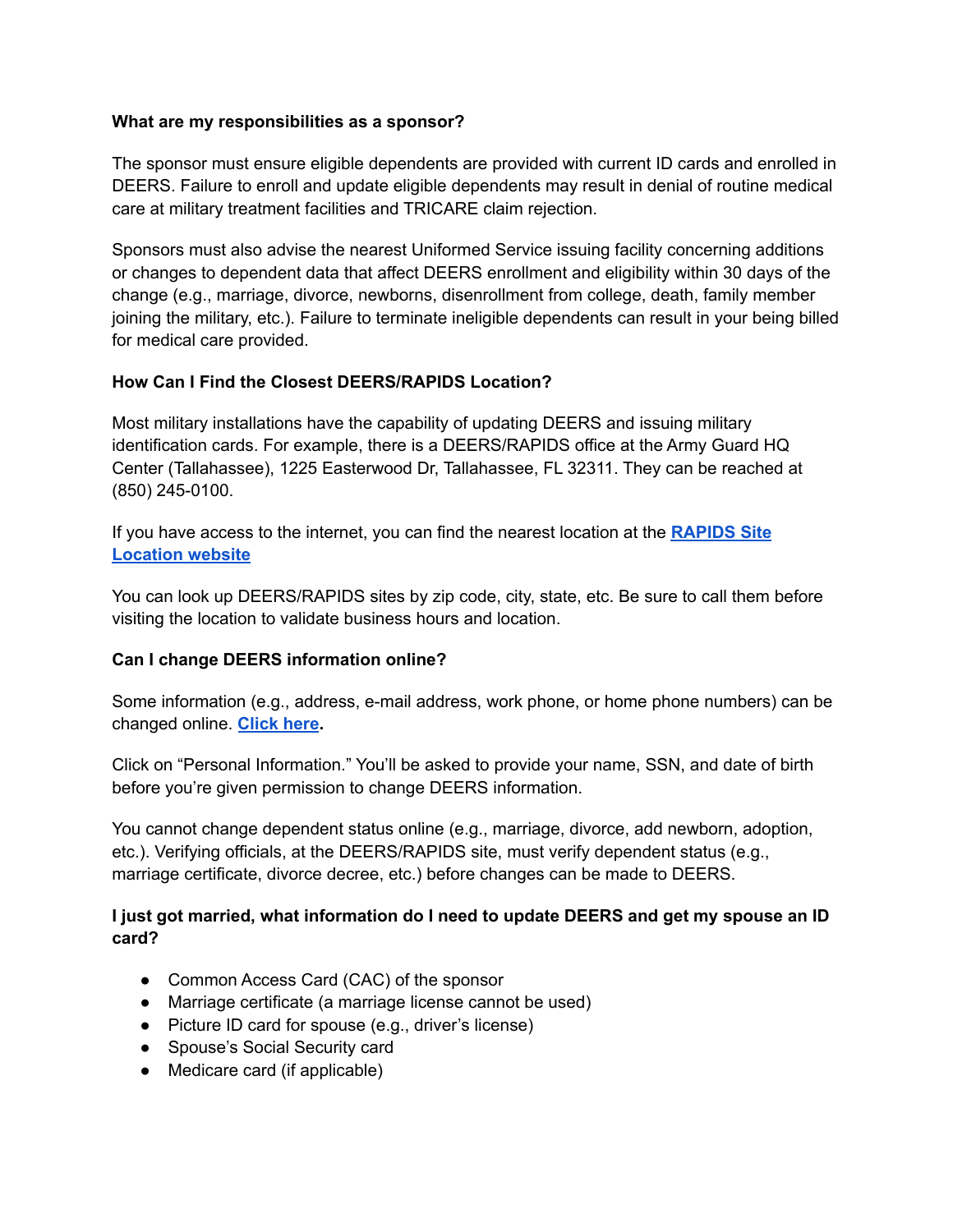# **I just got married, and have stepchildren, what information do I need to update DEERS and get my stepchildren an ID card?**

Marriage certificates and birth certificates and Social Security cards of the stepchildren are required.

## **I just got divorced. What information do I need to update DEERS?**

A final divorce decree is required before we can update your divorce in the Defense Enrollment Eligibility Reporting System (DEERS). The divorce decree must be original, a court-certified copy, or a photocopy that reflects the file number.

You'll also need to turn in the military identification cards of your spouse and stepchildren so we can take/initiate appropriate revocation actions

# **I'm about to divorce my wife. We've been married for 22 years. Does she retain her ID card and benefits?**

A non-remarried former spouse who at the time of divorce was married to the member for 20 years during which time the member performed 20 years of creditable service in determining eligibility to retired or retainer pay and the marriage and service overlapped at least 15 years is entitled to certain benefits and privileges.

- If the couple was married for 20+ years and the member was in the service for 20+ years and the overlap of the two was 20+ years, then the spouse is entitled to medical service (MS), TRICARE (MC) as long as the ex-spouse is not enrolled in an employer-sponsored health plan. The spouse is also entitled to Commissary; Exchange; and Morale, Welfare, and Recreation benefits.
- If the couple was married for 20+ years and the member was in the service for 20+ years and the overlap of the two was 15+ years but less than 20 years, then the spouse is entitled to medical service (MS), TRICARE (MC) for one year, as long as the ex-spouse is not enrolled in an employer-sponsored health plan.

# **I'm over 21 and a full-time student. Am I entitled to a military identification card?**

Unmarried children 21 or 22 years of age, who have not attained the age of 23 are entitled to a military ID (students remain eligible for an ID card until age 23 or the date of graduation, whichever occurs first)

Eligibility requirements:

- Enrolled full-time in an accredited institution of higher learning leading to an associate's degree or higher.
- Dependent on the sponsor for over 50% of their support.
- Cannot Combine Hours from Two Institutions: Students enrolled less than full-time in two institutions of higher learning may not combine hours to qualify as full-time students. Title